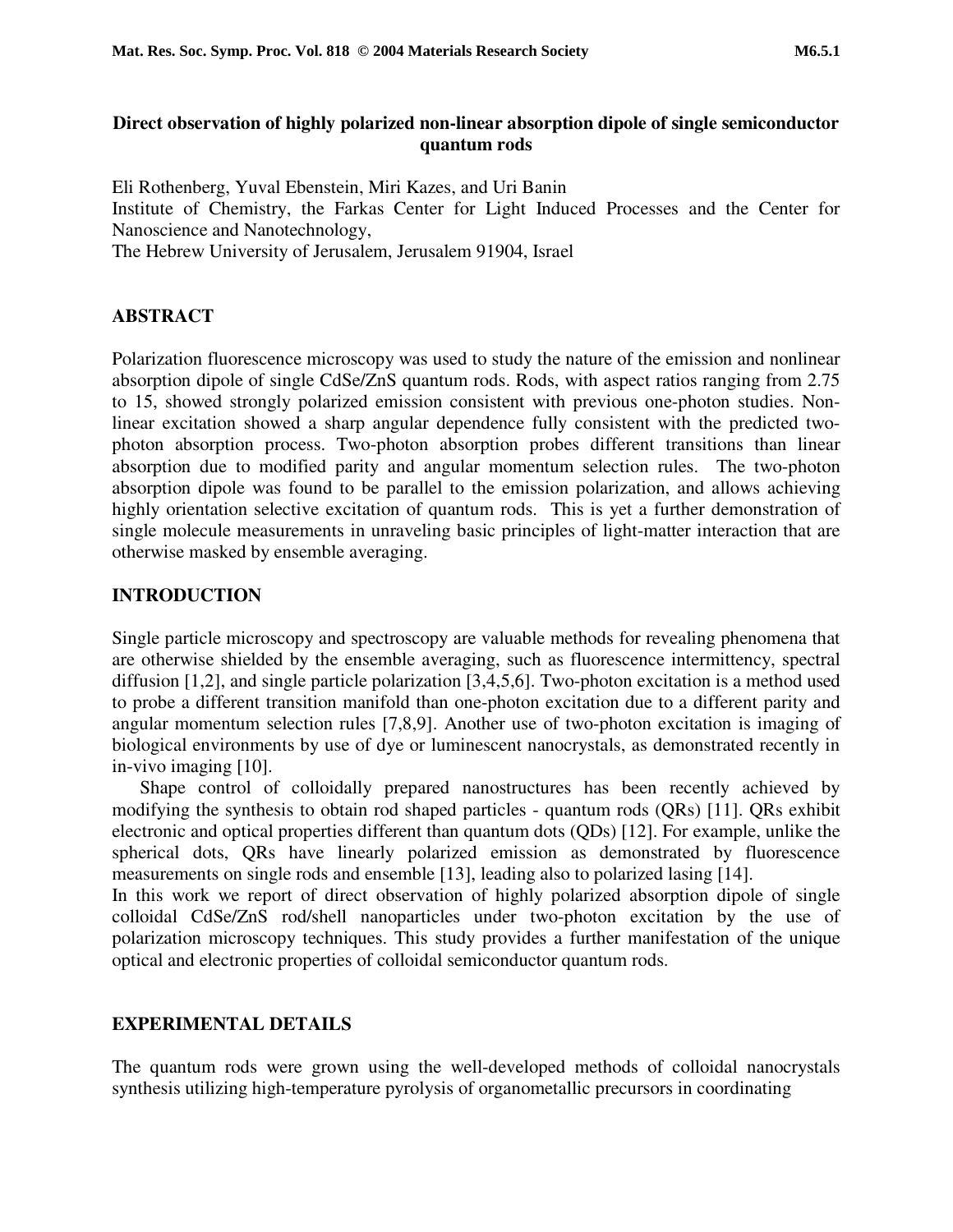

**Figure 1.** (a) TEM image of  $4x25nm$  CdSe/ZnS QRs (scale bar=100nm). (b) Intensity response of two single QRs under two-photon excitation on log-log scale with linear fit.

solvents [11,15,16]. The rod/shell configuration was chosen since the growth of ZnS on the organically coated CdSe quantum rods enhances the fluorescence quantum yield [14,17,18]. Both the rod growth process and shell growth were monitored by the absorption spectrum and the emission spectrum (shell growth only). Transmission electron microscopy (TEM) was used for size determination as well as to confirm the formation of rod shaped nanocrystals and once more after shell growth to confirm a maintained rod shape.

A TEM image of CdSe/ZnS rod/shell is presented in Figure 1(a). showing good size and shape monodispersivity. The average rod/shell length is 25 nm, with an average diameter of 4 nm.

The sample for single rod optical studies was prepared by spin coating a dilute solution of QRs in toluene onto a precleaned quartz substrate placed in front of the objective. For the two-photon excitation source we used a mode locked Ti:sepphire laser with 150 fs FWHM pulsewidth and a 76 MHz pulse repetition rate (Coherent Mira). Fluorescence images were collected with a commercial high numerical aperture long working distance objective (100x N.A.=0.70). Both images and spectra were taken by the same CCD (Lavision Imager QE) by means of switching between a mirror and an appropriate grating in the monochromator. Both parallel and perpendicular components were imaged simultaneously by use of polarization displacing cube placed in front the entrance of the monochromator. All optical elements were carefully examined to avoid polarization effects.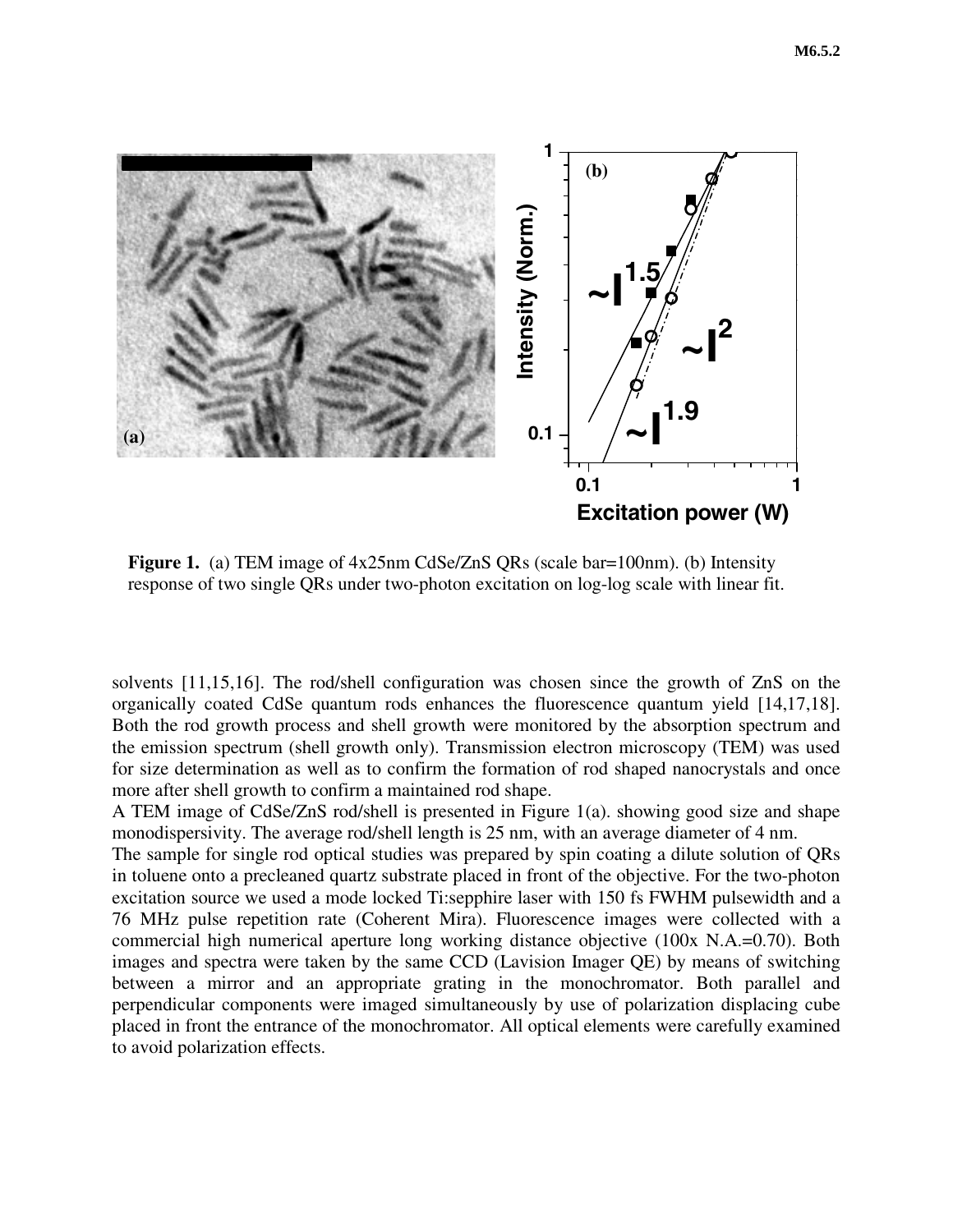#### **RESULTS AND DISCUSSION**

We studied three main QR samples all with the average diameter of 4 nm and lengths of 11nm, 25 nm to 60 nm. Polarization effects were observed for more than 50 single QRs within each sample. Fluorescence intermittency (blinking) was observed at various time scales providing further evidence for observation of single quantum rods. Spectra of the single particles were collected within each sample and throughout the measurements. The measured spectra of the single rods clearly span the spectrum of the ensemble, showing the significance of single particle spectroscopy in uncovering ensemble-averaging effects. Figure 1(b) shows nonlinear response of emission intensities of single quantum rods as a function of two-photon excitation power. A quadratic law was fitted in agreement to two-photon excitation

Single quantum rods' emission showed strong polarized emission signifying the existence of a strong linear emission dipole consistent with previous reports. Figure 2(a) shows a pair of images of single particles fluorescence taken simultaneously. Each image represents a specific polarization component, the left image marked  $0^{\circ}$  represents the vertical polarization component whereas the right image marked  $90^\circ$  represent the horizontal polarization component. The emission of the two circled-particles is visibly polarized (vertically polarized) since it appears clearly in the left frame (vertical polarization) and is greatly dimmed in the right frame (horizontal polarization), from which one can conclude that the circled rods are oriented vertically [13]. We expedited a full and comprehensive study of the emission polarization by rotating the fluorescence image polarization using a half wave plate, and acquiring a series of images for each angle and extracting the intensity counts of the two polarization-components of

each particle. The polarization degree // //  $I_+ + I_ P = \frac{I_{\perp} - I}{I_{\perp}}$ +  $=\frac{I_{\perp}-$ ⊥  $\frac{1}{\epsilon}$  was plotted as a function of the analyzer

angle yielding linear polarized emission. Figure 2(b) shows the polarization degree as a function of the rotation angle for two particles from the core/shell QR sample of shorter length (4 nm



Figure 2. (a) Split image of the emission polarization components  $(0^{\circ}$ -vertical,  $90^{\circ}$ -horizontal) showing linearly polarized emission (circled particles) (b) Emission anisotropy ratio P (see text) as a function of the emission polarization angle fitted with a sinusoidal function.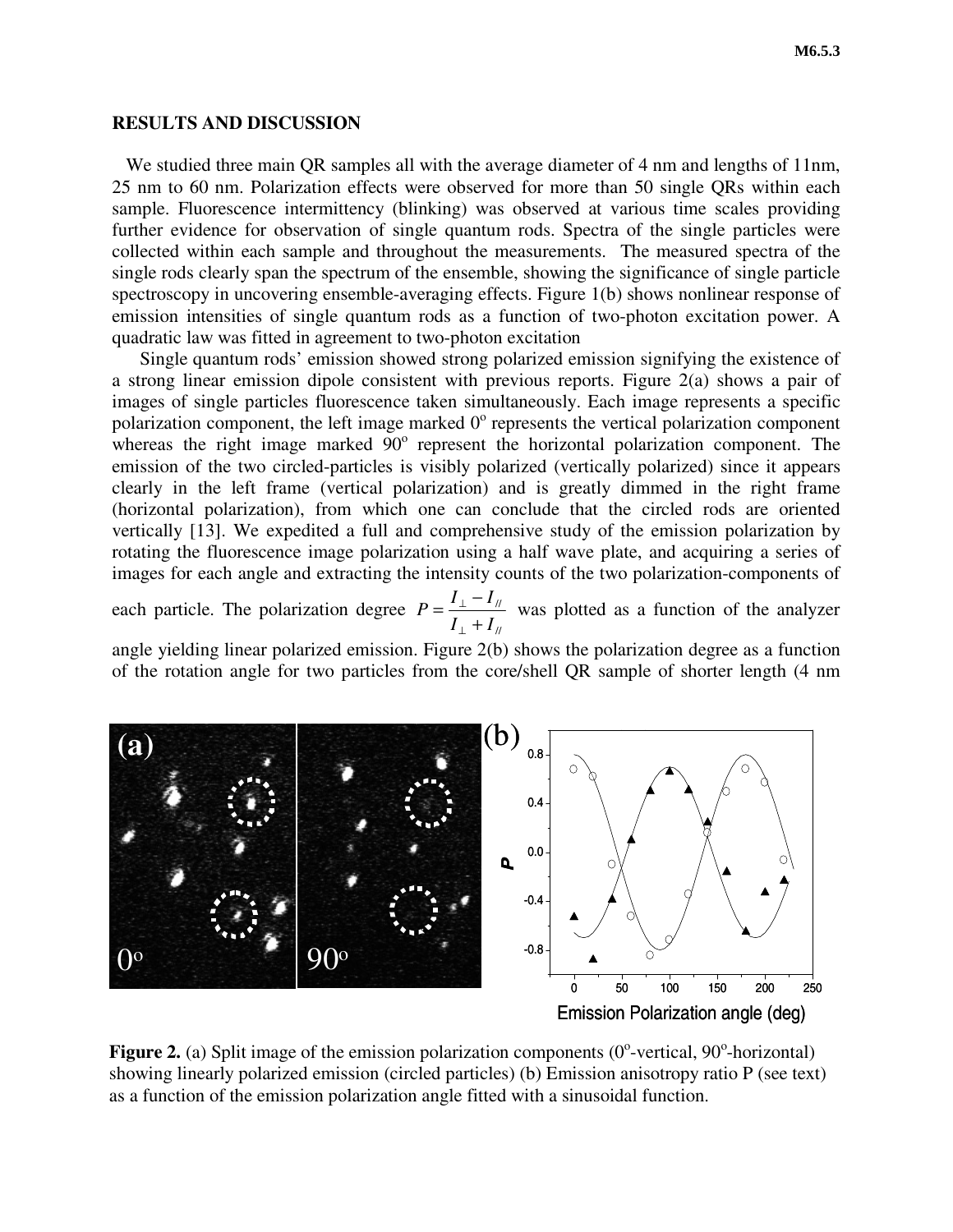diameter, 11 nm length) and fitted with a sinusoidal function.

All QRs samples showed strong polarized emission with polarization degree ranging from 0.7 to 0.9 as reported previously [13], while the dots showed little to no polarization dependence.

More interestingly, the two-photon non-linear absorption polarization was investigated. Twophoton absorbance probes a transition manifold unlike linear absorbance due to different parity and angular momentum selection rules [9]. The emission intensity induced by two-photon excitation is proportional to  $|EE:T|^2$  (eq. 1) yielding enhanced angular selectivity compared to the linear absorption case proportional to  $|\vec{\mu} \cdot \vec{E}|^2$  (eq. 2), where  $\vec{E}$  is the polarization of the exciting light, *T* is the two-photon absorptivity tensor, and  $\vec{\mu}$  is the transition dipole moment [19,20].

Fig 3 shows two pairs of fluorescence images of the same quantum rods taken from the sample of shorter rods mentioned above, the left pair represents the emission components of both polarizations, while the exciting laser is in a vertical polarization (i.e.  $0^{\circ}$ ), while the right pair shows the same image component with the exciting laser changed to horizontal polarization (i.e. 90°). The brackets in the corner of each image point out first the laser polarization and second the emission polarization, i.e. (Laser, Emission), so that  $(0^{\circ}, 90^{\circ})$  means that the laser is polarized vertically and the emission component is the horizontal component. The fluorescence of two particles is circled and marked as (I), and (II), by which one can track their behavior due to change of exciting laser polarization. In the left pair, the QR marked as (I) has a stronger horizontal fluorescence component indicating that the QRs orientation is more to the horizontal, while the QR marked as (II) has a stronger vertical component indicative of orientation closer to vertical. This is further indicated in the right pair, from which one can see that by changing the laser polarization the horizontal direction yields fluorescence enhancement of the particle with orientation closer to the horizontal (particle  $(I)$ ), while the fluorescence of the particle which is oriented more to the vertical (particle  $(II)$ ) can bee hardly seen. This behavior is fully consistent with a two-photon absorption dipole, which is oriented parallel to the QR long axis. This property was investigated systematically in all three samples. The laser orientation was rotated by a small angle and a pair of emission images was acquired. By analyzing a series of images for each sample, and extracting the emissions' intensity counts as a function of the exciting laser polarization angle we resolved the full character of quantum rods' polarized two-photon absorbance. The normalized intensity counts were plotted for each particle as a function of the excitation angle as shown for two particles in figure 4 (a) (4x11 nm sample) and 4(b) (4x24 nm



**Figure 3.** Split image acquired simultaneously of both polarization components for vertically polarized excitation (a) and horizontally polarized excitation (b). The two circled particles, one oriented more vertically (I) and the other horizontally (II) show strong response to changed laser polarization.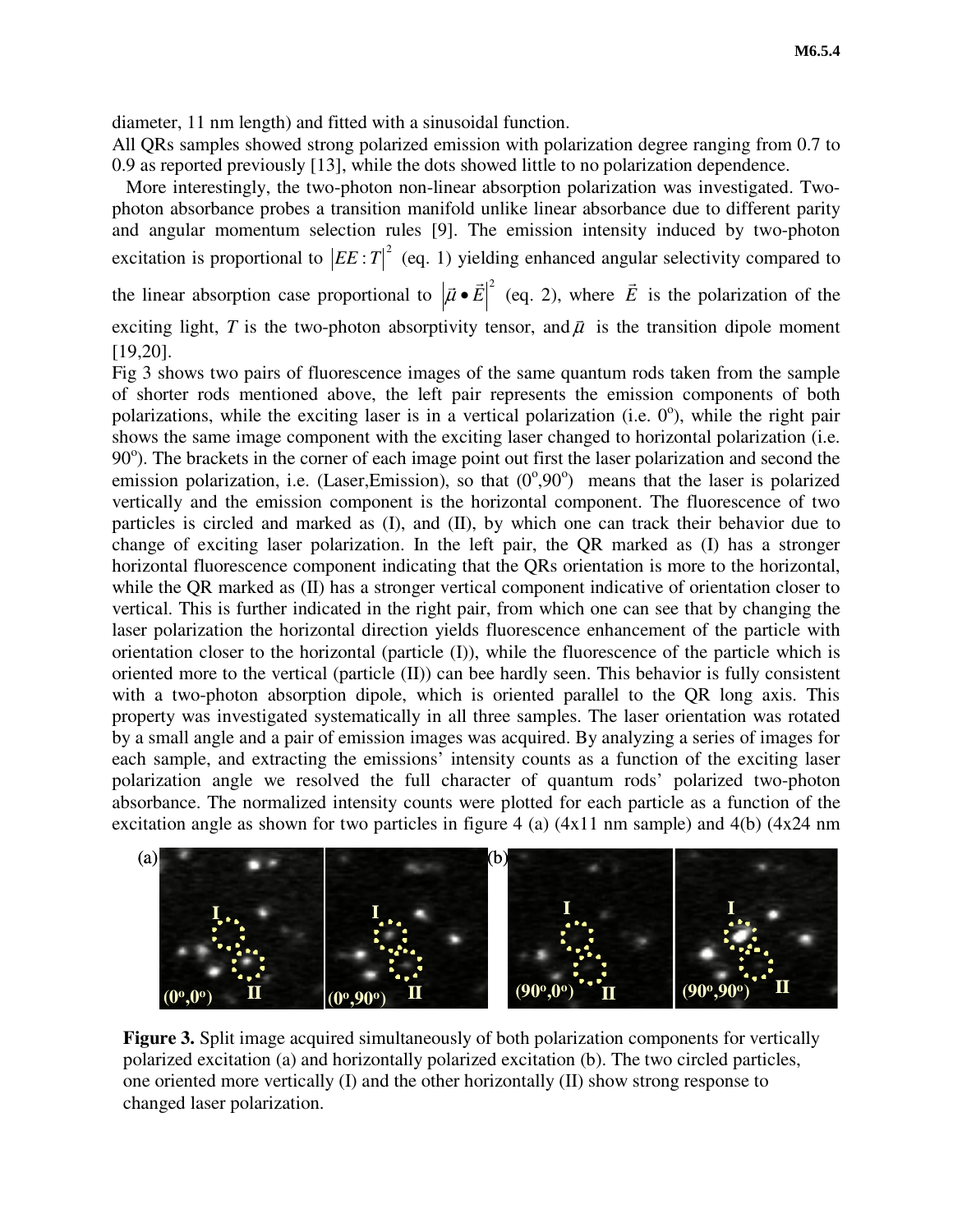

**Figure 4.** Emission intensity dependence of excitation angle, for two single QRs from the  $4x11$  nm sample (a) and  $4x24$  nm sample (b) fitted with  $\cos^4(\phi)$  (lines) verifying theoretical predication. Dotted line shows a  $cos^2(\phi)$  behavior of one photon excitation which obviously serves as a poor fit here.

sample) revealing the unique two-photon absorption angular dependence.

Using eq. 1, we consider a linearly x - polarized field propagating along z, where the QR transition dipole lies in the x-y plane (sample plane) at an arbitrary orientation. Taking into account linear absorption dipole behavior, the two-photon absorptivity tensor has a reduced form of a single diagonal element  $T_{11}$  in the rod frame. This leads to a two-photon induced fluorescence intensity dependence of  $\sin^4(\theta)\cos^4(\phi)T_{11}^2$  where  $\theta$  is the angle between the dipole and the normal to the sample plane (x-y) and  $\phi$  is the angle between the laser polarization and the two-photon transition dipole [19,20]. The dependence on  $\theta$  and  $\phi$  is separable, and the polarization measurement is sensitive to the projection of the dipole in the sample plane so the  $cos^4(\phi)$  dependence should be seen for any value of  $\theta$ . Moreover, in our case, since the QRs were deposited directly on the substrate without the use of a thin layer of a polymer, the attractive rod-substrate interaction will clearly favor  $\theta$  angles close to 90<sup>°</sup>. We therefore consider the intensity dependence of  $\cos^4(\phi)$ , providing good agreement with the experimental angular dependence as seen in Figure 4 (solid lines). It is important to note that the observed  $\cos^4(\phi)$ dependence for the two-photon excitation case is different from the  $\cos^2(\phi)$  dependence observed for the single-photon excitation case [21]. For comparison we present in dashed line also fits to a  $cos^2(\phi)$  dependence for some of the traces. It is seen, although there is noise, that  $\cos^2(\phi)$  does not fit the data well, especially in the flat regions where the excitation is minimal. This is also reflected in the objective fit quality parameters.

### **CONCLUSIONS**

Two-photon polarization microscopy of single CdSe/ZnS nanorods revealed strong polarization behavior of both non-linear absorption and emission. The emission polarization is observed to be linear and parallel to the QRs axis as reported previously [21]. The two-photon absorption dipole of single QRs found to be highly polarized in full agreement with theoretical predication. This unique polarized absorption behavior being more sensitive than the one photon